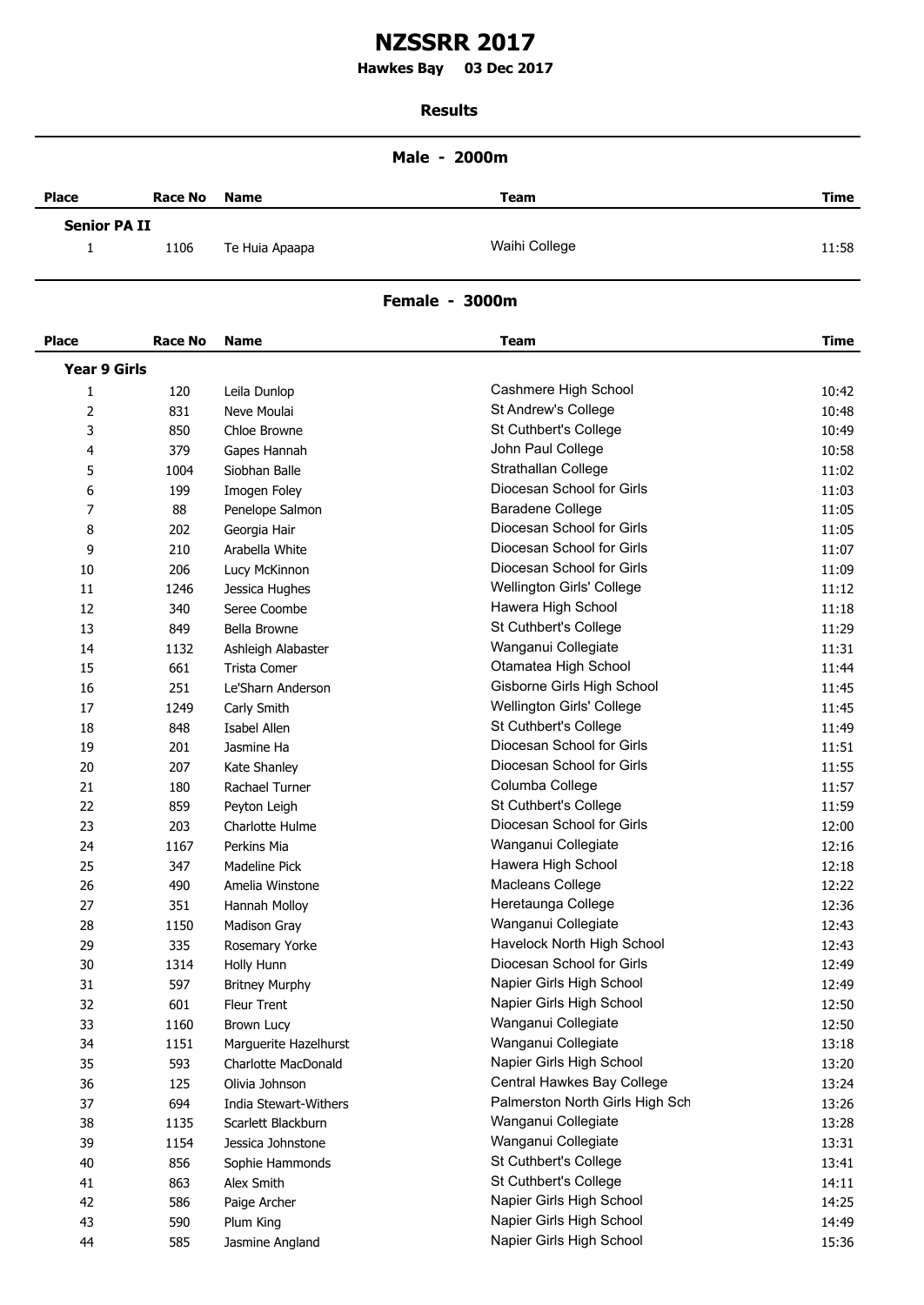## **Male - 3000m**

| <b>Place</b>       | <b>Race No</b> | <b>Name</b>               | <b>Team</b>                        | <b>Time</b> |
|--------------------|----------------|---------------------------|------------------------------------|-------------|
| <b>Year 9 Boys</b> |                |                           |                                    |             |
| 1                  | 412            | Zane Powell               | Kings College                      | 9:07        |
| 2                  | 796            | Will Anthony              | Scots College                      | 9:23        |
| 3                  | 145            | Sam Idiens                | <b>Christ's College</b>            | 9:44        |
| 4                  | 1286           | <b>Toby Saxby</b>         | Westlake Boys High School          | 9:44        |
| 5                  | 845            | Ethan Smolej              | St Bede's College                  | 9:45        |
| 6                  | 150            | Henry Allott              | Christchurch Boys High School      | 9:46        |
| 7                  | 1258           | Samuel Berry              | Westlake Boys High School          | 9:50        |
| 8                  | 27             | Vinay Chichester          | Auckland Grammar School            | 9:57        |
| 9                  | 471            | David de Vaal             | Macleans College                   | 9:57        |
| 10                 | 407            | James Harding             | Kings College                      | 10:00       |
| 11                 | 1026           | Christiaan Cumming        | Taumarunui High School             | 10:01       |
| 12                 | 408            | Callum Jeffries           | Kings College                      | 10:06       |
| 13                 | 15             | <b>McCarthy Reece</b>     | Aquinas College                    | 10:06       |
| 14                 | 1284           | <b>Ben Ruscoe</b>         | Westlake Boys High School          | 10:07       |
|                    |                |                           |                                    |             |
| 15                 | 1107           | Ben Hennessy              | Waihi College                      | 10:09       |
| 16                 | 829            | Jake Jackways             | St Andrew's College                | 10:11       |
| 17                 | 846            | Cameron Forsyth           | St Bernard's College               | 10:12       |
| 18                 | 618            | Robbie White              | New Plymouth Boys High Schoo       | 10:14       |
| 19                 | 608            | Alexis Bahamonde          | New Plymouth Boys High Schoo       | 10:16       |
| 20                 | 484            | Joe Shiozawa              | Macleans College                   | 10:17       |
| 21                 | 378            | Grayson Westgate          | John McGlashan College             | 10:20       |
| 22                 | 1036           | Benjamin McManus          | Tauranga Boys' College             | 10:20       |
| 23                 | 65             | Jahko Tohaia              | <b>Auckland Grammar School</b>     | 10:24       |
| 24                 | 475            | Luke Hitchcock            | Macleans College                   | 10:24       |
| 25                 | 296            | Richmond Walker           | Hastings Christian School          | 10:26       |
| 26                 | 1210           | Jack Julian               | Wellington College                 | 10:29       |
| 27                 | 798            | Hugo Campbell             | Scots College                      | 10:31       |
| 28                 | 677            | Aden Porritt              | Palmerston North Boys High Sch     | 10:33       |
| 29                 | 1260           | Joshua Collings           | Westlake Boys High School          | 10:35       |
| 30                 | 67             | Dominic Woodhouse         | <b>Auckland Grammar School</b>     | 10:39       |
| 31                 | 1066           | Luke Burgess              | Te Awamutu College                 | 10:42       |
| 32                 | 330            | Cameron Potts             | Havelock North High School         | 10:45       |
| 33                 | 312            | Adam Engelke              | Havelock North High School         | 10:47       |
| 34                 | 55             | Jack O'Connor             | Auckland Grammar School            | 10:47       |
| 35                 | 13             | Tom McCarroll             | Aquinas College                    | 10:47       |
| 36                 | 22             | Charlie Brownhill-Griggs  | <b>Auckland Grammar School</b>     | 10:49       |
| 37                 | 1264           | <b>Charlie Glass</b>      | Westlake Boys High School          | 10:50       |
| 38                 | 1276           | Ben Manning               | Westlake Boys High School          | 10:52       |
| 39                 | 613            | Jack Gibbs                | New Plymouth Boys High Schoo       | 10:54       |
| 40                 | 469            | Brandon Breytenbach       | Macleans College                   | 10:59       |
| 41                 | 1059           | Liam Wright               | Tawa College                       | 10:59       |
| 42                 | 882            | Jonty Unwin               | St John College                    | 11:05       |
| 43                 | 314            | Cole Fletcher             | Havelock North High School         | 11:06       |
| 44                 | 1199           | Henry Beliveau            | <b>Wellington College</b>          | 11:08       |
| 45                 | 615            | Lachie Moles              | New Plymouth Boys High Schoo       | 11:11       |
| 46                 | 308            | Sam Bird                  | Havelock North High School         | 11:12       |
| 47                 | 1119           | Jack Britland             | Wairarapa College                  | 11:14       |
| 48                 | 334            | Alex van Oeveren          | Havelock North High School         | 11:14       |
| 49                 | 944            | Liam Roseingrave          | St Patrick's College (Silverstrear | 11:16       |
| 50                 | 28             | Harry Crump               | Auckland Grammar School            | 11:16       |
| 51                 | 376            | Max Kirkwood              | John McGlashan College             | 11:16       |
|                    |                |                           | Auckland Grammar School            |             |
| 52                 | 43             | Sean Kearns               |                                    | 11:19       |
| 53                 | 1207           | Tom Hercus                | <b>Wellington College</b>          | 11:20       |
| 54                 | 1217           | Henry Pickering           | <b>Wellington College</b>          | 11:28       |
| 55                 | 19             | Harry Anderson            | Auckland Grammar School            | 11:28       |
| 56                 | 939            | Timikara Nihoniho-Russell | St Patrick's College (Silverstrear | 11:29       |
| 57                 | 576            | Tim LeCheminant-Reid      | Napier Boys High School            | 11:31       |
| 58                 | 31             | Vihan Dishawal            | <b>Auckland Grammar School</b>     | 11:39       |
| 59                 | 571            | Jamie Denton              | Napier Boys High School            | 11:44       |
| 60                 | 310            | Max Buller                | Havelock North High School         | 11:50       |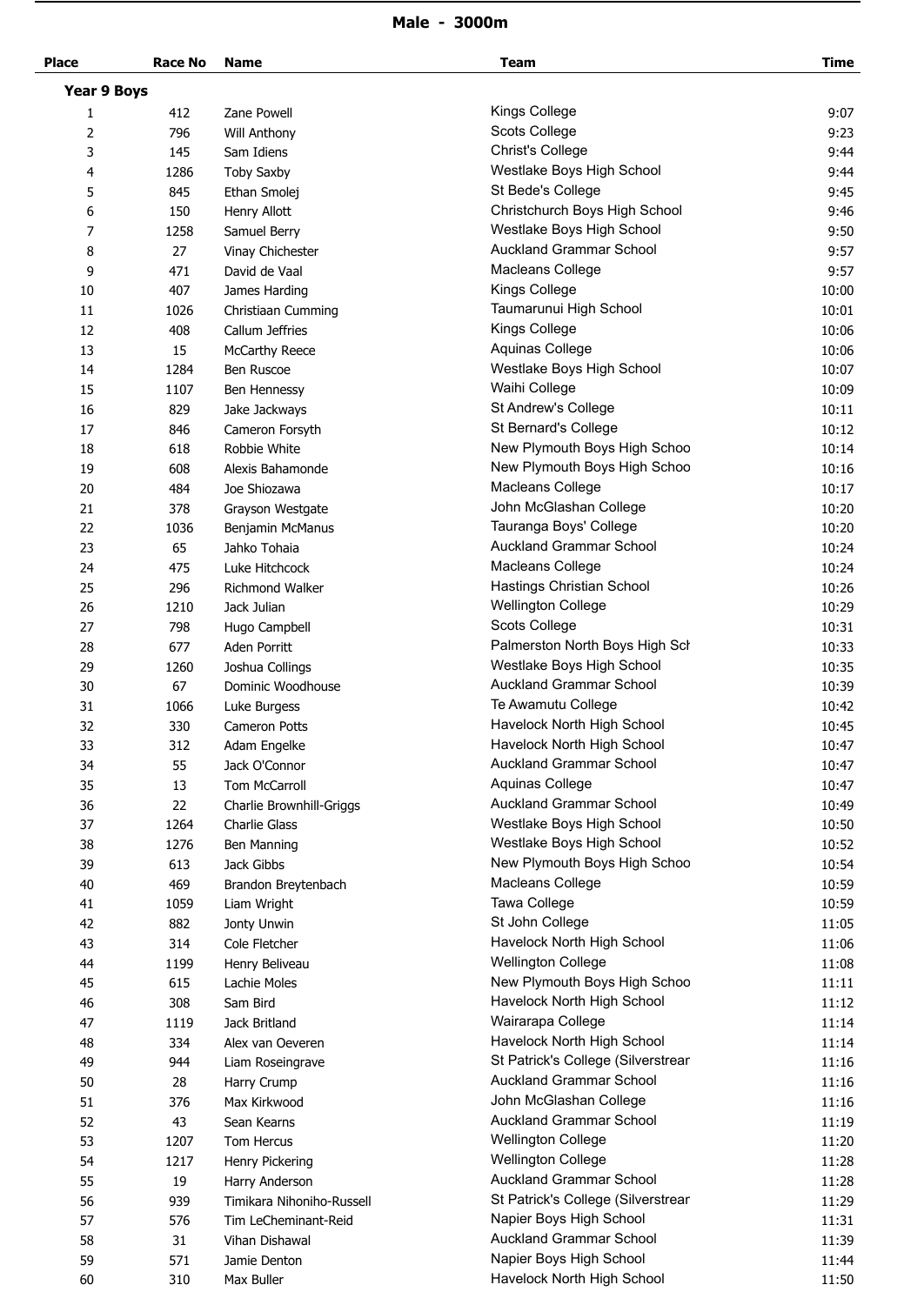| 61 | 479  | Josh Marryatt    | Macleans College                   | 11:53 |
|----|------|------------------|------------------------------------|-------|
| 62 | 62   | Hugo Swinson     | <b>Auckland Grammar School</b>     | 11:58 |
| 63 | 1226 | Ixca Tijerina    | <b>Wellington College</b>          | 12:14 |
| 64 | 1202 | Jordan Cresswell | <b>Wellington College</b>          | 12:33 |
| 65 | 1228 | Jacob Watson     | <b>Wellington College</b>          | 12:36 |
| 66 | 26   | Lizhong Chen     | <b>Auckland Grammar School</b>     | 13:12 |
| 67 | 1229 | Regan Watson     | <b>Wellington College</b>          | 13:17 |
| 68 | 945  | Mackenzie Smith  | St Patrick's College (Silverstrear | 14:00 |
|    |      |                  |                                    |       |

## **Female - 4000m**

| <b>Place</b>        | <b>Race No</b> | <b>Name</b>            | <b>Team</b>                    | <b>Time</b> |
|---------------------|----------------|------------------------|--------------------------------|-------------|
| <b>Junior Girls</b> |                |                        |                                |             |
| 1                   | 987            | Charli Miller          | St Peter's School              | 14:44       |
| 2                   | 252            | Briana Irving          | Gisborne Girls High School     | 15:01       |
| 3                   | 83             | Natalya Carter         | Baradene College               | 15:03       |
| 4                   | 198            | Cara Bradding          | Diocesan School for Girls      | 15:25       |
| 5                   | 1293           | Noya Oporto            | Westlake Girls High School     | 15:28       |
| 6                   | 706            | Lydia Robinson         | Rangi Ruru Girls' School       | 15:35       |
| 7                   | 474            | Caitlin Harley         | Macleans College               | 15:37       |
| 8                   | 1309           | Tessa Burns            | <b>Woodford House</b>          | 15:45       |
| 9                   | 477            | Maddi Hohneck          | Macleans College               | 15:55       |
| 10                  | 1069           | Ruby Kirwan            | Te Awamutu College             | 16:18       |
| 11                  | 999            | Holly Williams         | St Peter's School              | 16:19       |
| 12                  | 596            | <b>Brooke Morrison</b> | Napier Girls High School       | 16:25       |
| 13                  | 390            | <b>Ruby Brett</b>      | Karamu High School             | 16:34       |
| 14                  | 656            | Rebekah Hill           | Otago Girls High School        | 16:37       |
| 15                  | 468            | Mia Bolton             | Macleans College               | 16:42       |
| 16                  | 192            | Stephanie Walker       | Dannevirke High School         | 16:43       |
|                     |                |                        | Mahurangi College              |             |
| 17                  | 494            | Kate Rowe              | <b>Burnside High School</b>    | 16:57       |
| 18                  | 105            | Eliza Meekings         | Napier Girls High School       | 17:00       |
| 19                  | 588            | Samara Eggers          |                                | 17:04       |
| 20                  | 600            | Kate Stewart           | Napier Girls High School       | 17:10       |
| 21                  | 967            | Kate Bradley           | St Peter's School              | 19:33       |
| <b>Senior Girls</b> |                |                        |                                |             |
| 1                   | 1109           | Hannah Knighton        | Waikato Diocesan School        | 14:10       |
| $\overline{2}$      | 554            | Samantha Burke         | Mt Aspiring College            | 14:10       |
| 3                   | 1111           | Grace Ritchie          | Waikato Diocesan School        | 14:10       |
| 4                   | 1104           | Navajo Prentice        | Villa Maria College            | 14:33       |
| 5                   | 1052           | Arleah Tippins         | Tauranga Girls' College        | 14:49       |
| 6                   | 900            | Amelia Persson         | St Margaret's College          | 14:57       |
| 7                   | 549            | Hannah Houghton        | Mt Albert Grammar              | 15:07       |
| 8                   | 1078           | Michelle Hayes         | Thames High School             | 15:14       |
| 9                   | 1157           | Sarah Lambert          | Wanganui Collegiate            | 15:32       |
| 10                  | 625            | Maya Irving            | New Plymouth Girls High School | 15:37       |
| 11                  | 854            | Emily Hackett Pain     | St Cuthbert's College          | 15:39       |
| 12                  | 855            | Emma Hamilton          | St Cuthbert's College          | 15:44       |
| 13                  | 1133           | Caitlyn Alabaster      | Wanganui Collegiate            | 15:52       |
| 14                  | 860            | Elliette O'Brien       | St Cuthbert's College          | 15:53       |
| 15                  | 861            | Claire Rees            | St Cuthbert's College          | 15:59       |
| 16                  | 864            | Kendall Vaughan        | St Cuthbert's College          | 16:06       |
| $17\,$              | 204            | India James            | Diocesan School for Girls      | 16:10       |
| $18\,$              | 509            | Louise Daly            | Marian College                 | 16:11       |
| 19                  | 200            | Izzy Gill              | Diocesan School for Girls      | 16:16       |
| $20\,$              | 1049           | Abbie Mortimer         | Tauranga Girls' College        | 16:20       |
| 21                  | 1165           | Sarah Matthews         | Wanganui Collegiate            | 16:26       |
| 22                  | 595            | Jessica Moffett        | Napier Girls High School       | 16:33       |
| 23                  | 1316           | Josie Kinnear          | St Cuthbert's College          | 16:40       |
| 24                  | 511            | Meg Fahey              | Marian College                 | 16:40       |
| 25                  | 1080           | Angela Napier          | Thames High School             | 16:49       |
| 26                  | 1171           | Ruby Redmayne          | Wanganui Collegiate            | 16:52       |
| 27                  | 901            | Abby Theobald          | St Margaret's College          | 16:57       |
| 28                  | 1050           | Lauren Shields         | Tauranga Girls' College        | 17:01       |
| 29                  | 1077           | Jessica Hayes          | Thames High School             | 17:02       |
|                     |                |                        |                                |             |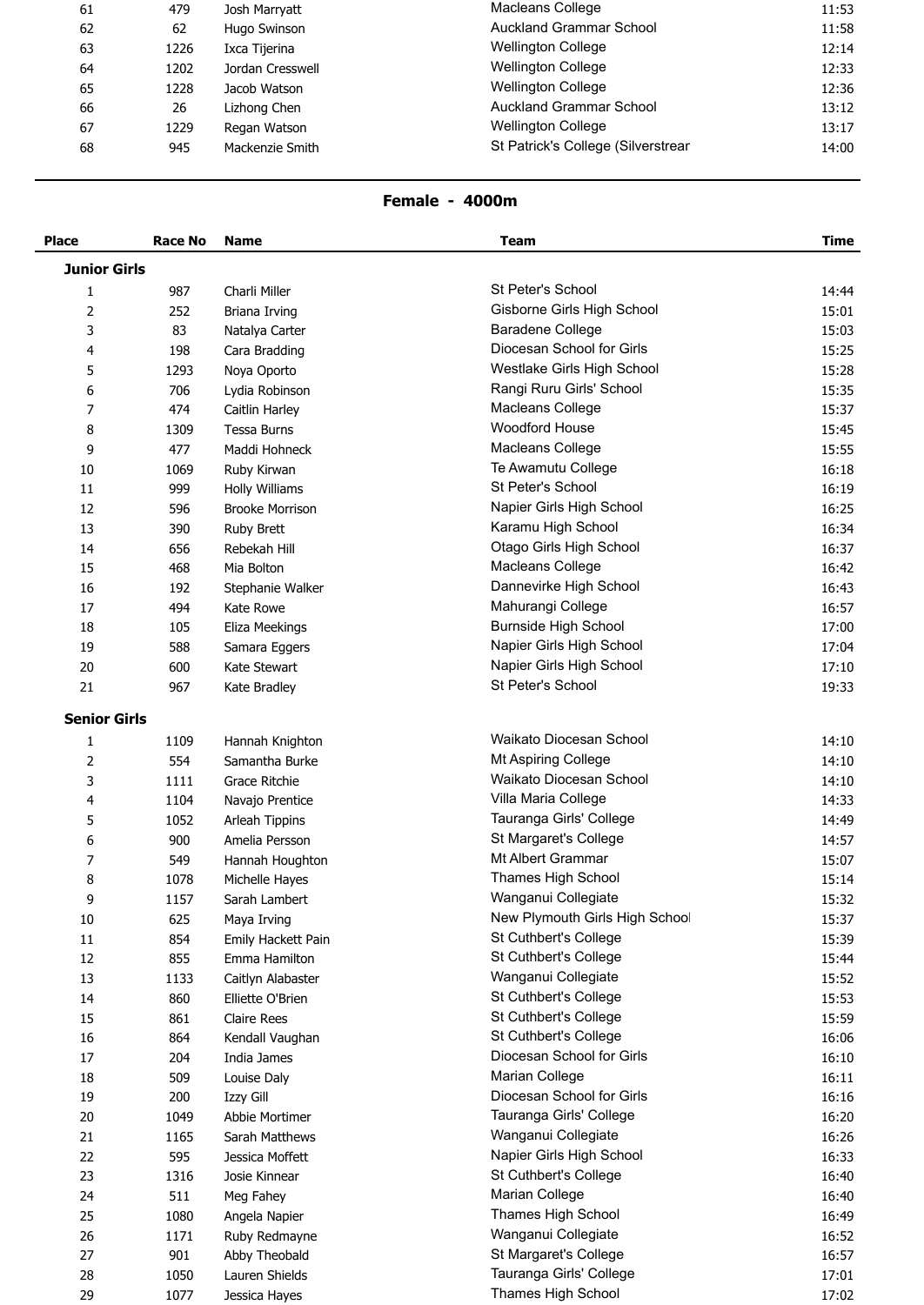| 30            | 169  | <b>Hester Donders</b>    | Christchurch Girls High School   | 17:07 |
|---------------|------|--------------------------|----------------------------------|-------|
| 31            | 584  | Isobel Angland           | Napier Girls High School         | 17:13 |
| 32            | 1048 | <b>Tabitha Marshall</b>  | Tauranga Girls' College          | 17:16 |
| 33            | 791  | Tessa Honeyfield         | Sacred Heart Girls' College (NP) | 17:19 |
| 34            | 1158 | Jane Lennox              | Wanganui Collegiate              | 17:23 |
| 35            | 1020 | Sophie Hogan             | Taradale High School             | 17:26 |
| 36            | 1241 | Douglass Caitlin         | Wellington Girls' College        | 17:28 |
| 37            | 331  | Jenna Tidswell           | Havelock North High School       | 17:30 |
| 38            | 354  | Mackenzie Aimee          | <b>Howick College</b>            | 17:36 |
| 39            | 1164 | <b>Brittney Matthews</b> | Wanganui Collegiate              | 17:38 |
| 40            | 1108 | Annabelle Cadogan        | Waikato Diocesan School          | 17:38 |
| 41            | 1079 | Jessica Juby             | Thames High School               | 17:38 |
| 42            | 630  | Dana Phelan              | New Plymouth Girls High School   | 17:52 |
| 43            | 623  | Lilah Gilgenberg         | New Plymouth Girls High School   | 17:55 |
| 44            | 1074 | <b>Tegan Foster</b>      | Thames High School               | 18:08 |
| 45            | 693  | Sarah Stewart            | Palmerston North Girls High Sch  | 18:17 |
| 46            | 598  | Lilian Shaw              | Napier Girls High School         | 18:38 |
| 47            | 1047 | Emily Kneale             | Tauranga Girls' College          | 18:38 |
| 48            | 624  | Charlotte Godwin         | New Plymouth Girls High School   | 18:50 |
| 49            | 632  | Holly Sutherland         | New Plymouth Girls High School   | 19:09 |
| 50            | 1081 | Ashleigh Rohrlach        | Thames High School               | 19:27 |
| 51            | 1044 | Crystal Aranui           | Tauranga Girls' College          | 20:06 |
| 52            | 817  | <b>Bailey McColl</b>     | Southland Girls' High School     | 20:16 |
| 53            | 208  | Conor Tarrant            | Diocesan School for Girls        | 22:28 |
| Senior PA A/O |      |                          |                                  |       |
|               | 1131 | Emma Abraham             | Wanganui Collegiate              | 20:06 |
|               |      |                          |                                  |       |

#### **Male - 4000m**

| <b>Place</b>       | <b>Race No</b> | <b>Name</b>            | <b>Team</b>                     | <b>Time</b> |
|--------------------|----------------|------------------------|---------------------------------|-------------|
| <b>Junior Boys</b> |                |                        |                                 |             |
| 1                  | 1267           | <b>Blair Hill</b>      | Westlake Boys High School       | 12:46       |
| $\overline{2}$     | 37             | Sam Heyes              | <b>Auckland Grammar School</b>  | 13:02       |
| 3                  | 99             | Cameron Clark          | <b>Burnside High School</b>     | 13:07       |
| 4                  | 1269           | Max Johnson            | Westlake Boys High School       | 13:15       |
| 5                  | 1270           | Arsh Kazi              | Westlake Boys High School       | 13:19       |
| 6                  | 1198           | Jamie Barnes           | <b>Wellington College</b>       | 13:21       |
| $\overline{7}$     | 163            | William Taylor         | Christchurch Boys High School   | 13:25       |
| 8                  | 580            | <b>Oliver Marshall</b> | Napier Boys High School         | 13:30       |
| 9                  | 583            | Max Taylor             | Napier Boys High School         | 13:33       |
| 10                 | 1263           | Callum De Moor         | Westlake Boys High School       | 13:34       |
| 11                 | 415            | Sebastian Wharton      | Kings College                   | 13:35       |
| 12                 | 1288           | JJ Weston              | Westlake Boys High School       | 13:37       |
| 13                 | 452            | William Kertr          | Lindisfarne College             | 13:38       |
| 14                 | 21             | Eshaan Arora           | <b>Auckland Grammar School</b>  | 13:40       |
| 15                 | 971            | James Corbett          | St Peter's School               | 13:41       |
| 16                 | 244            | Luke Wetson            | Francis Douglas Memorial Coller | 13:42       |
| 17                 | 1054           | Sam Argyle-Wright      | Tawa College                    | 13:45       |
| 18                 | 411            | Cameron O'Brien        | Kings College                   | 13:45       |
| 19                 | 717            | Callum Hockey          | Rangitoto College               | 13:46       |
| 20                 | 261            | Andrew Carr            | Hamilton Boys High School       | 13:53       |
| 21                 | 577            | Reid Livingston        | Napier Boys High School         | 13:56       |
| 22                 | 29             | Cody Dalton            | <b>Auckland Grammar School</b>  | 13:57       |
| 23                 | 278            | <b>Blake Wisnewski</b> | Hamilton Boys High School       | 13:59       |
| 24                 | 49             | Henry Mclachan         | <b>Auckland Grammar School</b>  | 14:02       |
| 25                 | 749            | <b>Tom Sellars</b>     | Riccarton High School           | 14:05       |
| 26                 | 426            | William Scharpf        | Kings High School               | 14:08       |
| 27                 | 774            | <b>Andrew Matthews</b> | Sacred Heart College (Auckland  | 14:10       |
| 28                 | 724            | Michael Padrutt        | Rangitoto College               | 14:14       |
| 29                 | 1289           | Arlo Wharton           | Westlake Boys High School       | 14:15       |
| 30                 | 18             | Ben Alexander          | <b>Auckland Grammar School</b>  | 14:21       |
| 31                 | 1223           | <b>Matthew Smaill</b>  | <b>Wellington College</b>       | 14:22       |
| 32                 | 25             | Isaac Chaytor          | <b>Auckland Grammar School</b>  | 14:24       |
| 33                 | 332            | <b>Will Tidswell</b>   | Havelock North High School      | 14:24       |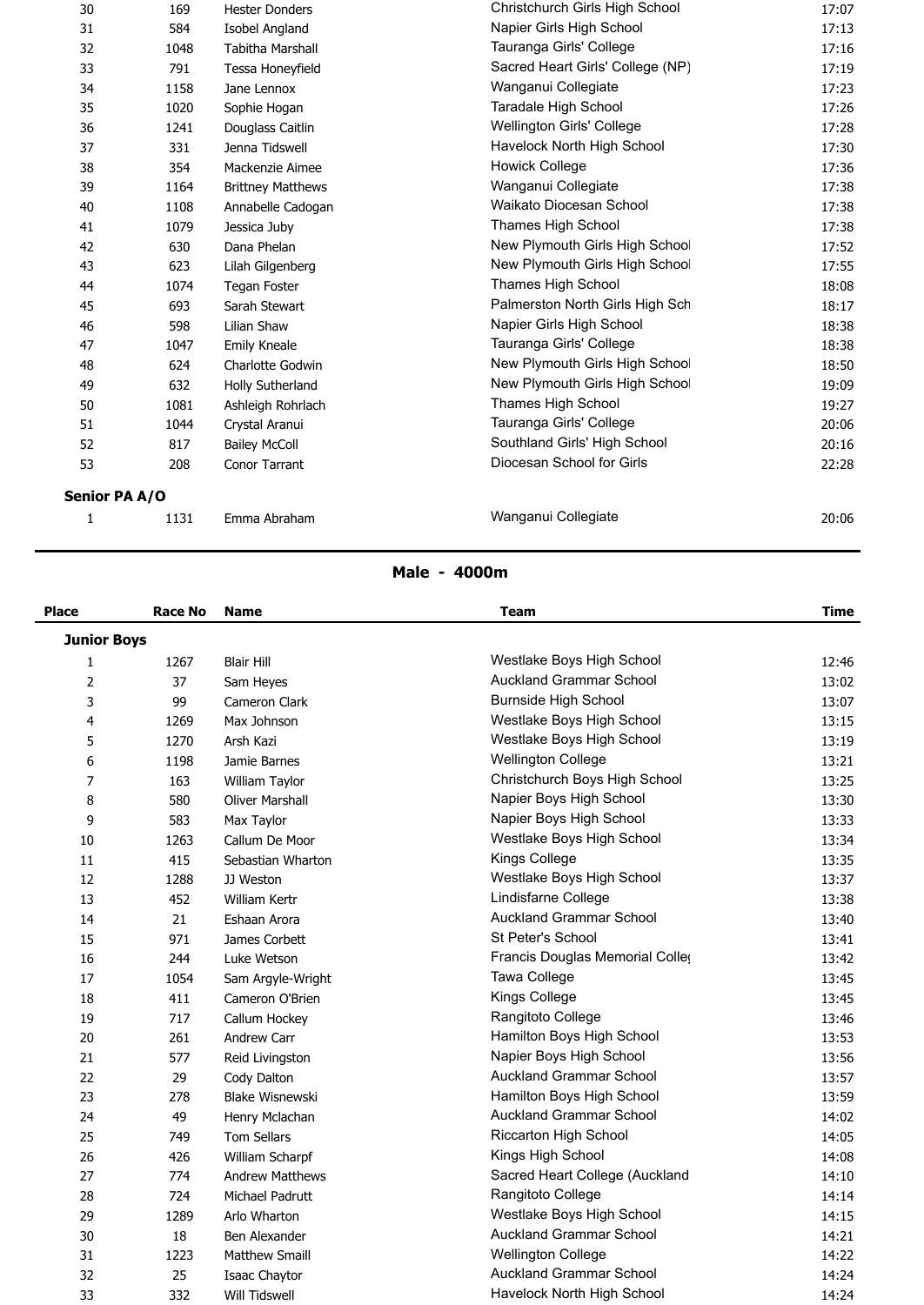| 34 | 97   | <b>Thomas Anderson</b> | <b>Burnside High School</b>    | 14:26 |
|----|------|------------------------|--------------------------------|-------|
| 35 | 52   | Albert Moody           | <b>Auckland Grammar School</b> | 14:27 |
| 36 | 374  | Nathan Harrison        | John McGlashan College         | 14:32 |
| 37 | 573  | Ethan Green            | Napier Boys High School        | 14:41 |
| 38 | 266  | Kalyan Gujju           | Hamilton Boys High School      | 14:44 |
| 39 | 1233 | Rowan Woolloff         | <b>Wellington College</b>      | 14:44 |
| 40 | 1141 | Benjamin Conder        | Wanganui Collegiate            | 14:47 |
| 41 | 1273 | Hank Lin               | Westlake Boys High School      | 14:48 |
| 42 | 453  | Braeden Kommeren       | Lindisfarne College            | 14:55 |
| 43 | 1012 | Cameron O'Connell      | Taieri College                 | 14:57 |
| 44 | 797  | Reuben Beard           | Scots College                  | 14:59 |
| 45 | 1261 | Ben Dalton             | Westlake Boys High School      | 15:04 |
| 46 | 1212 | Damon Lendrum          | <b>Wellington College</b>      | 15:10 |
| 47 | 46   | Tom Lorimer            | <b>Auckland Grammar School</b> | 15:10 |
| 48 | 389  | Matthew Apperley       | Karamu High School             | 15:14 |
| 49 | 1281 | <b>Blake Parker</b>    | Westlake Boys High School      | 15:20 |
| 50 | 995  | Jamal Roberton         | St Peter's School              | 15:20 |
| 51 | 565  | Josh Abel              | Napier Boys High School        | 15:25 |
| 52 | 764  | Michael Comley         | Sacred Heart College (Auckland | 15:41 |
| 53 | 569  | Adam Barron            | Napier Boys High School        | 15:43 |
| 54 | 39   | Andrew Holdsworth      | <b>Auckland Grammar School</b> | 15:50 |
| 55 | 766  | Fergus Harland         | Sacred Heart College (Auckland | 15:50 |
| 56 | 234  | Jed Skelton            | Feilding High School           | 15:51 |
| 57 | 993  | <b>Thomas Pienaar</b>  | St Peter's School              | 15:57 |
| 58 | 578  | Hugo Lynch             | Napier Boys High School        | 16:22 |
|    |      |                        |                                |       |

#### **Male - 6000m**

| <b>Place</b>       | Race No | <b>Name</b>               | <b>Team</b>                        | <b>Time</b> |
|--------------------|---------|---------------------------|------------------------------------|-------------|
| <b>Senior Boys</b> |         |                           |                                    |             |
| 1                  | 1277    | Murdoch McIntyre          | Westlake Boys High School          | 18:41       |
| $\overline{2}$     | 123     | <b>Connor Melton</b>      | Cashmere High School               | 18:54       |
| 3                  | 557     | Gregor Findlay            | Mt Aspiring College                | 19:10       |
| 4                  | 1268    | Stuart Hofmeyr            | Westlake Boys High School          | 19:18       |
| 5                  | 419     | Drew Cairney              | Kings High School                  | 19:40       |
| 6                  | 1055    | <b>Toby Gualter</b>       | Tawa College                       | 19:50       |
| 7                  | 276     | Connor Tristram           | Hamilton Boys High School          | 19:50       |
| 8                  | 873     | Kane Elms                 | St John College                    | 19:52       |
| 9                  | 1031    | <b>Russell Green</b>      | Tauranga Boys' College             | 19:53       |
| 10                 | 17      | Taonga Mbambo             | Ashburton College                  | 19:54       |
| 11                 | 570     | <b>Bradley Christison</b> | Napier Boys High School            | 19:54       |
| 12                 | 359     | Logan Slee                | Hutt International Boys' School    | 19:56       |
| 13                 | 938     | Finn Molloy               | St Patrick's College (Silverstrear | 19:59       |
| 14                 | 739     | Hugh O'Donoghue           | Rathkeale College/Trinity Senior   | 20:03       |
| 15                 | 454     | Ronan Lee                 | Lindisfarne College                | 20:15       |
| 16                 | 1225    | <b>Matthew Sutcliffe</b>  | <b>Wellington College</b>          | 20:22       |
| 17                 | 143     | Dion Houston              | <b>Christ's College</b>            | 20:29       |
| 18                 | 1271    | Zach Keenan               | Westlake Boys High School          | 20:32       |
| 19                 | 1122    | Liam Lamb                 | Wairarapa College                  | 20:32       |
| 20                 | 710     | Jack Flannigan            | Rangiora High School               | 20:32       |
| 21                 | 1283    | Daniel Robertson          | Westlake Boys High School          | 20:43       |
| 22                 | 988     | Hikaru Mita               | St Peter's School                  | 20:45       |
| 23                 | 1039    | Jamie Shields             | Tauranga Boys' College             | 20:45       |
| 24                 | 763     | Nathan Collins            | Sacred Heart College (Auckland     | 20:55       |
| 25                 | 277     | Sean Trowern              | Hamilton Boys High School          | 20:57       |
| 26                 | 249     | Theodore Purdy            | Freyberg High School               | 21:00       |
| 27                 | 946     | Thomas Strawbridge        | St Patrick's College (Silverstrear | 21:01       |
| 28                 | 954     | Liam Barry                | St Peter's College (Auckland)      | 21:04       |
| 29                 | 275     | <b>William Swales</b>     | Hamilton Boys High School          | 21:06       |
| 30                 | 1189    | Liam Jones                | Wanganui High School               | 21:09       |
| 31                 | 777     | Liam Miller               | Sacred Heart College (Auckland     | 21:15       |
| 32                 | 162     | Shaun Souness             | Christchurch Boys High School      | 21:17       |
| 33                 | 806     | Jack McNaughton           | Southland Boys High School         | 21:20       |
| 34                 | 1213    | Dylan Lynch               | <b>Wellington College</b>          | 21:23       |